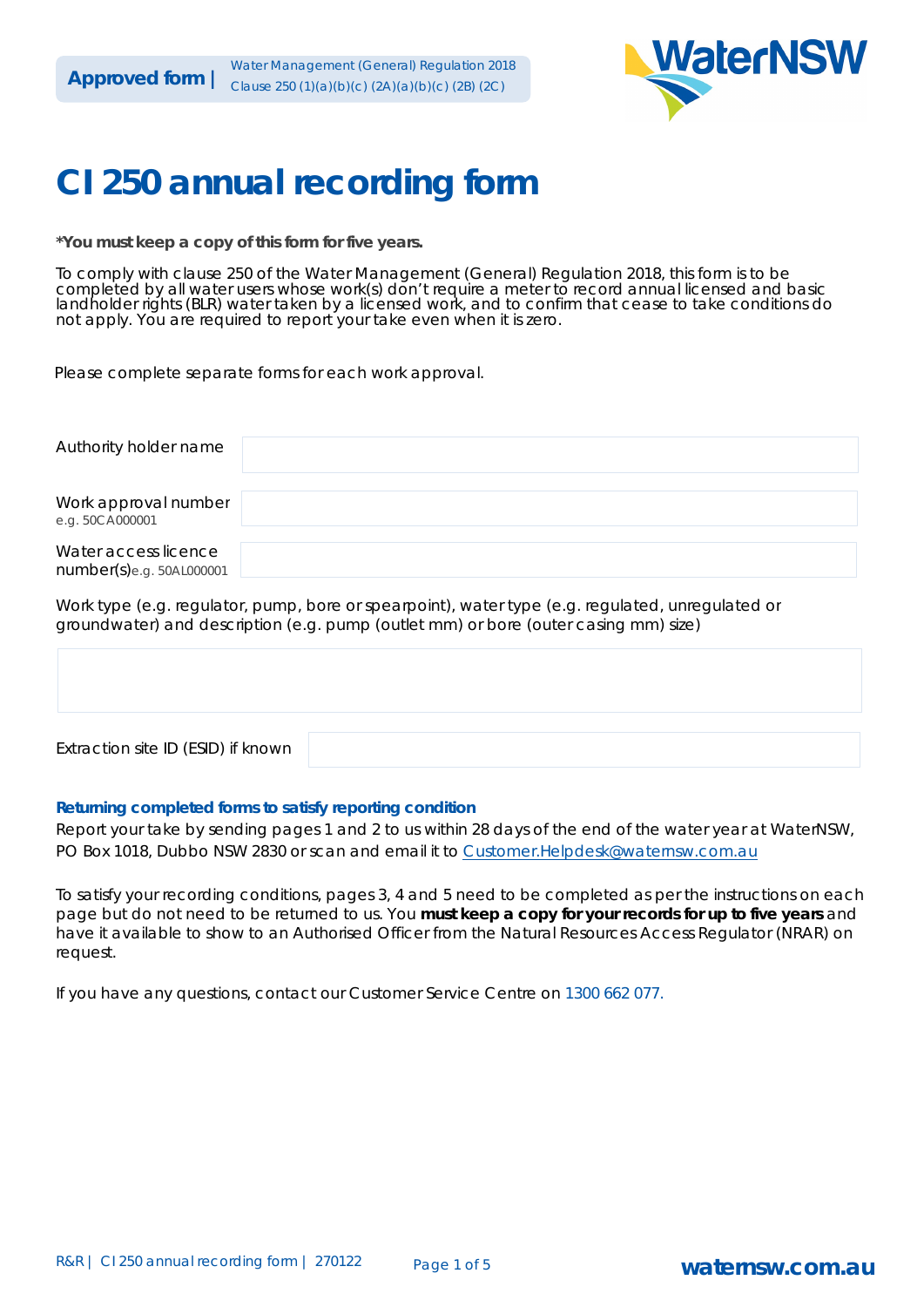

## Report monthly water take through the year

Submit this page (page 2) and page 1 to us within 28 days of the end of the water year. Page 3, 4 and 5 do not need to be returned, but need to be kept as a written record for a minimum of five years.

| Year            |                                                |                                                    |                                      |                                                                                                                                                                                  |
|-----------------|------------------------------------------------|----------------------------------------------------|--------------------------------------|----------------------------------------------------------------------------------------------------------------------------------------------------------------------------------|
| Month           | <b>Total licensed</b><br>water taken in ML     | Total water taken for<br><b>BLR</b> in ML          | Total volume in ML<br>of taken water | Method to estimate the volume taken. Please<br>choose:<br>1. Pump hours<br>2. Power usage<br>3. Fuel usage<br>4. Crop type and area being irrigated<br>5. Other - please specify |
| July            |                                                |                                                    |                                      |                                                                                                                                                                                  |
| <b>August</b>   |                                                |                                                    |                                      |                                                                                                                                                                                  |
| September       |                                                |                                                    |                                      |                                                                                                                                                                                  |
| October         |                                                |                                                    |                                      |                                                                                                                                                                                  |
| <b>November</b> |                                                |                                                    |                                      |                                                                                                                                                                                  |
| <b>December</b> |                                                |                                                    |                                      |                                                                                                                                                                                  |
| <b>January</b>  |                                                |                                                    |                                      |                                                                                                                                                                                  |
| February        |                                                |                                                    |                                      |                                                                                                                                                                                  |
| <b>March</b>    |                                                |                                                    |                                      |                                                                                                                                                                                  |
| April           |                                                |                                                    |                                      |                                                                                                                                                                                  |
| May             |                                                |                                                    |                                      |                                                                                                                                                                                  |
| June            |                                                |                                                    |                                      |                                                                                                                                                                                  |
|                 | even if zero water has been taken for the year | Report total volume of licensed and BLR water take | $\sf ML$                             |                                                                                                                                                                                  |

I declare that the information provided in this form is true and accurate.

Signature

Date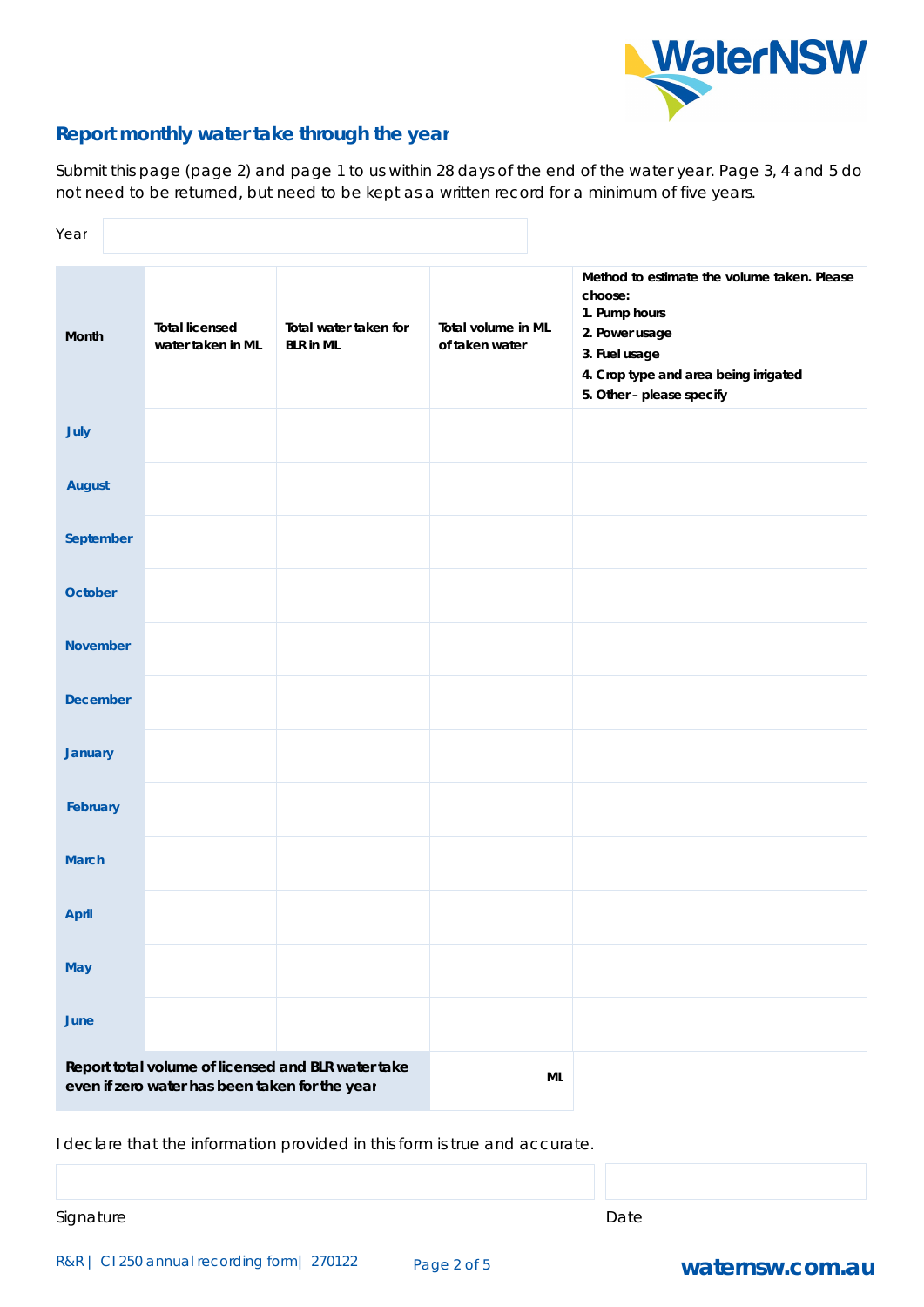

#### **Record monthly licensed water take**

Complete this page for each month of the year. You do not need to return it to us, but you must keep a copy for your records for up to five years and have it available to show to an authorised officer from the Natural Resources Access Regulator (NRAR) on request.

|                        | Month and year                 |                                                  |                              |                                              |                                                                                                                                                                                  |
|------------------------|--------------------------------|--------------------------------------------------|------------------------------|----------------------------------------------|----------------------------------------------------------------------------------------------------------------------------------------------------------------------------------|
| Date<br>water<br>taken | Name of<br>person<br>recording | Start time when<br>water taken                   | End time when<br>water taken | Total volume in ML of<br>licensed water take | Method to estimate the volume taken.<br>Please choose:<br>1. Pump hours<br>2. Power usage<br>3. Fuel usage<br>4. Crop type and area being irrigated<br>5. Other - please specify |
| $\mathbf{1}$           |                                |                                                  |                              |                                              |                                                                                                                                                                                  |
| $\overline{2}$         |                                |                                                  |                              |                                              |                                                                                                                                                                                  |
| 3                      |                                |                                                  |                              |                                              |                                                                                                                                                                                  |
| 4                      |                                |                                                  |                              |                                              |                                                                                                                                                                                  |
| 5                      |                                |                                                  |                              |                                              |                                                                                                                                                                                  |
| 6                      |                                |                                                  |                              |                                              |                                                                                                                                                                                  |
| $\overline{7}$         |                                |                                                  |                              |                                              |                                                                                                                                                                                  |
| 8                      |                                |                                                  |                              |                                              |                                                                                                                                                                                  |
| 9                      |                                |                                                  |                              |                                              |                                                                                                                                                                                  |
| 10                     |                                |                                                  |                              |                                              |                                                                                                                                                                                  |
| 11                     |                                |                                                  |                              |                                              |                                                                                                                                                                                  |
| 12                     |                                |                                                  |                              |                                              |                                                                                                                                                                                  |
| 13                     |                                |                                                  |                              |                                              |                                                                                                                                                                                  |
| 14                     |                                |                                                  |                              |                                              |                                                                                                                                                                                  |
| 15<br>16               |                                |                                                  |                              |                                              |                                                                                                                                                                                  |
| 17                     |                                |                                                  |                              |                                              |                                                                                                                                                                                  |
| 18                     |                                |                                                  |                              |                                              |                                                                                                                                                                                  |
| 19                     |                                |                                                  |                              |                                              |                                                                                                                                                                                  |
| 20                     |                                |                                                  |                              |                                              |                                                                                                                                                                                  |
| 21                     |                                |                                                  |                              |                                              |                                                                                                                                                                                  |
| 22                     |                                |                                                  |                              |                                              |                                                                                                                                                                                  |
| 23                     |                                |                                                  |                              |                                              |                                                                                                                                                                                  |
| 24                     |                                |                                                  |                              |                                              |                                                                                                                                                                                  |
| 25                     |                                |                                                  |                              |                                              |                                                                                                                                                                                  |
| 26                     |                                |                                                  |                              |                                              |                                                                                                                                                                                  |
| 27                     |                                |                                                  |                              |                                              |                                                                                                                                                                                  |
| 28                     |                                |                                                  |                              |                                              |                                                                                                                                                                                  |
| 29                     |                                |                                                  |                              |                                              |                                                                                                                                                                                  |
| 30                     |                                |                                                  |                              |                                              |                                                                                                                                                                                  |
| 31                     |                                |                                                  |                              |                                              |                                                                                                                                                                                  |
|                        |                                | Report total volume of licensed water taken even |                              |                                              |                                                                                                                                                                                  |
|                        |                                | if zero water has been taken for the month       |                              | $\sf ML$                                     |                                                                                                                                                                                  |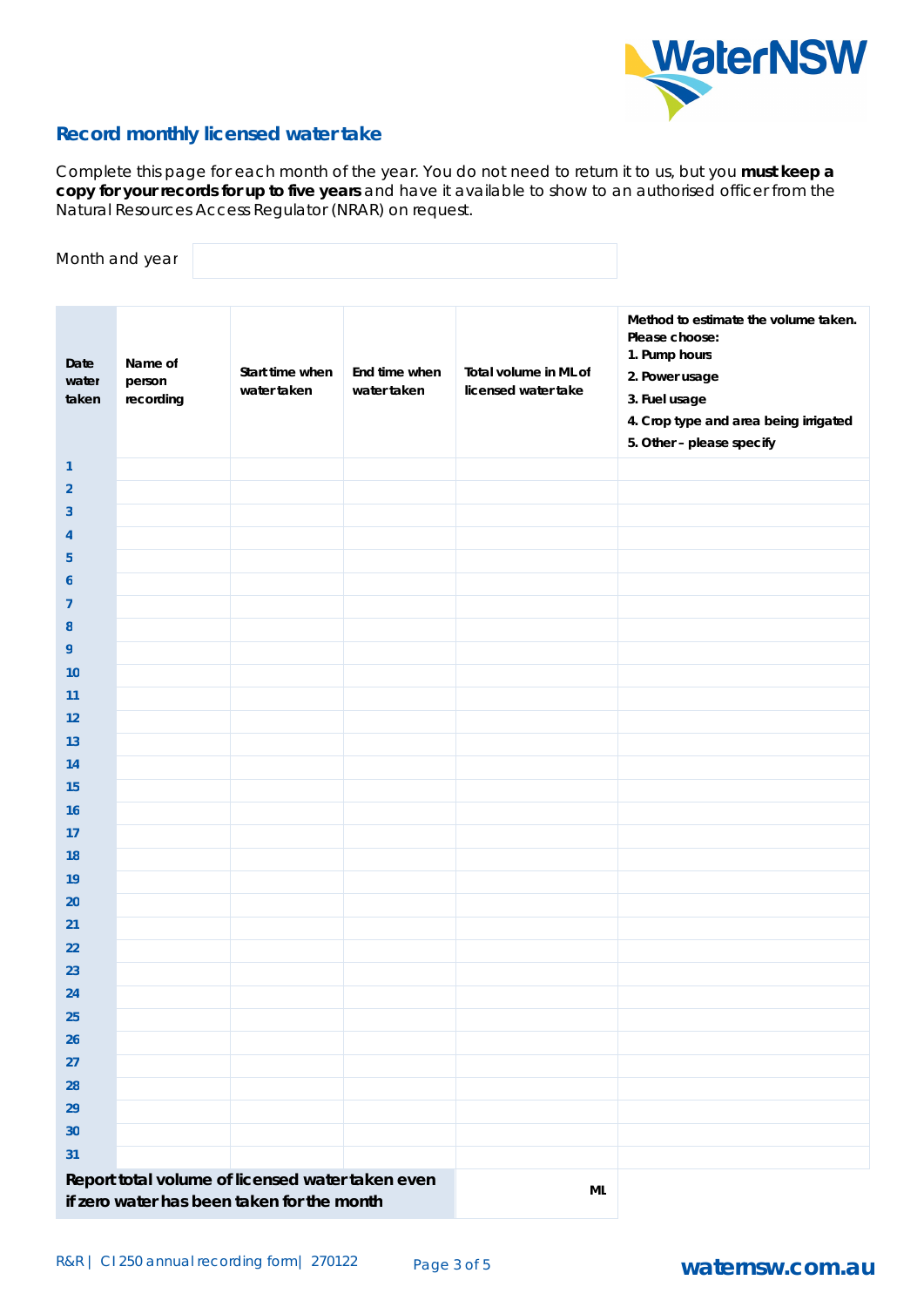

## Record monthly water take for basic landholder rights (BLR)

Complete this page for each month of the year. If you have not taken any water for BLR, mark zero for total volume. You do not need to return it to us, but you must keep a copy for your records for up to five years and have it available to show to an authorised officer from the Natural Resources Access Regulator (NRAR) on request.

Month and year

| Date<br>water<br>taken | Name of<br>person<br>recording | Start time when<br>water taken                     | End time when<br>water taken | Total volume in ML of<br><b>BLR</b> take | Method to estimate the volume taken.<br>Please choose:<br>1. Pump hours<br>2. Power usage<br>3. Fuel usage<br>4. Crop type and area being irrigated<br>5. Other - please specify |
|------------------------|--------------------------------|----------------------------------------------------|------------------------------|------------------------------------------|----------------------------------------------------------------------------------------------------------------------------------------------------------------------------------|
| $\mathbf{1}$           |                                |                                                    |                              |                                          |                                                                                                                                                                                  |
| $\overline{2}$         |                                |                                                    |                              |                                          |                                                                                                                                                                                  |
| 3                      |                                |                                                    |                              |                                          |                                                                                                                                                                                  |
| 4                      |                                |                                                    |                              |                                          |                                                                                                                                                                                  |
| 5                      |                                |                                                    |                              |                                          |                                                                                                                                                                                  |
| 6                      |                                |                                                    |                              |                                          |                                                                                                                                                                                  |
| $\overline{7}$         |                                |                                                    |                              |                                          |                                                                                                                                                                                  |
| 8                      |                                |                                                    |                              |                                          |                                                                                                                                                                                  |
| 9                      |                                |                                                    |                              |                                          |                                                                                                                                                                                  |
| 10                     |                                |                                                    |                              |                                          |                                                                                                                                                                                  |
| 11                     |                                |                                                    |                              |                                          |                                                                                                                                                                                  |
| 12                     |                                |                                                    |                              |                                          |                                                                                                                                                                                  |
| 13                     |                                |                                                    |                              |                                          |                                                                                                                                                                                  |
| 14                     |                                |                                                    |                              |                                          |                                                                                                                                                                                  |
| 15                     |                                |                                                    |                              |                                          |                                                                                                                                                                                  |
| 16                     |                                |                                                    |                              |                                          |                                                                                                                                                                                  |
| 17                     |                                |                                                    |                              |                                          |                                                                                                                                                                                  |
| 18                     |                                |                                                    |                              |                                          |                                                                                                                                                                                  |
| 19                     |                                |                                                    |                              |                                          |                                                                                                                                                                                  |
| 20                     |                                |                                                    |                              |                                          |                                                                                                                                                                                  |
| 21                     |                                |                                                    |                              |                                          |                                                                                                                                                                                  |
| 22                     |                                |                                                    |                              |                                          |                                                                                                                                                                                  |
| 23                     |                                |                                                    |                              |                                          |                                                                                                                                                                                  |
| 24                     |                                |                                                    |                              |                                          |                                                                                                                                                                                  |
| 25                     |                                |                                                    |                              |                                          |                                                                                                                                                                                  |
| 26                     |                                |                                                    |                              |                                          |                                                                                                                                                                                  |
| 27                     |                                |                                                    |                              |                                          |                                                                                                                                                                                  |
| 28                     |                                |                                                    |                              |                                          |                                                                                                                                                                                  |
| 29                     |                                |                                                    |                              |                                          |                                                                                                                                                                                  |
| 30                     |                                |                                                    |                              |                                          |                                                                                                                                                                                  |
| 31                     |                                |                                                    |                              |                                          |                                                                                                                                                                                  |
|                        |                                | Report total volume of water taken for BLR even if |                              |                                          |                                                                                                                                                                                  |
|                        |                                | zero water has been taken for the month            |                              | $\sf ML$                                 |                                                                                                                                                                                  |